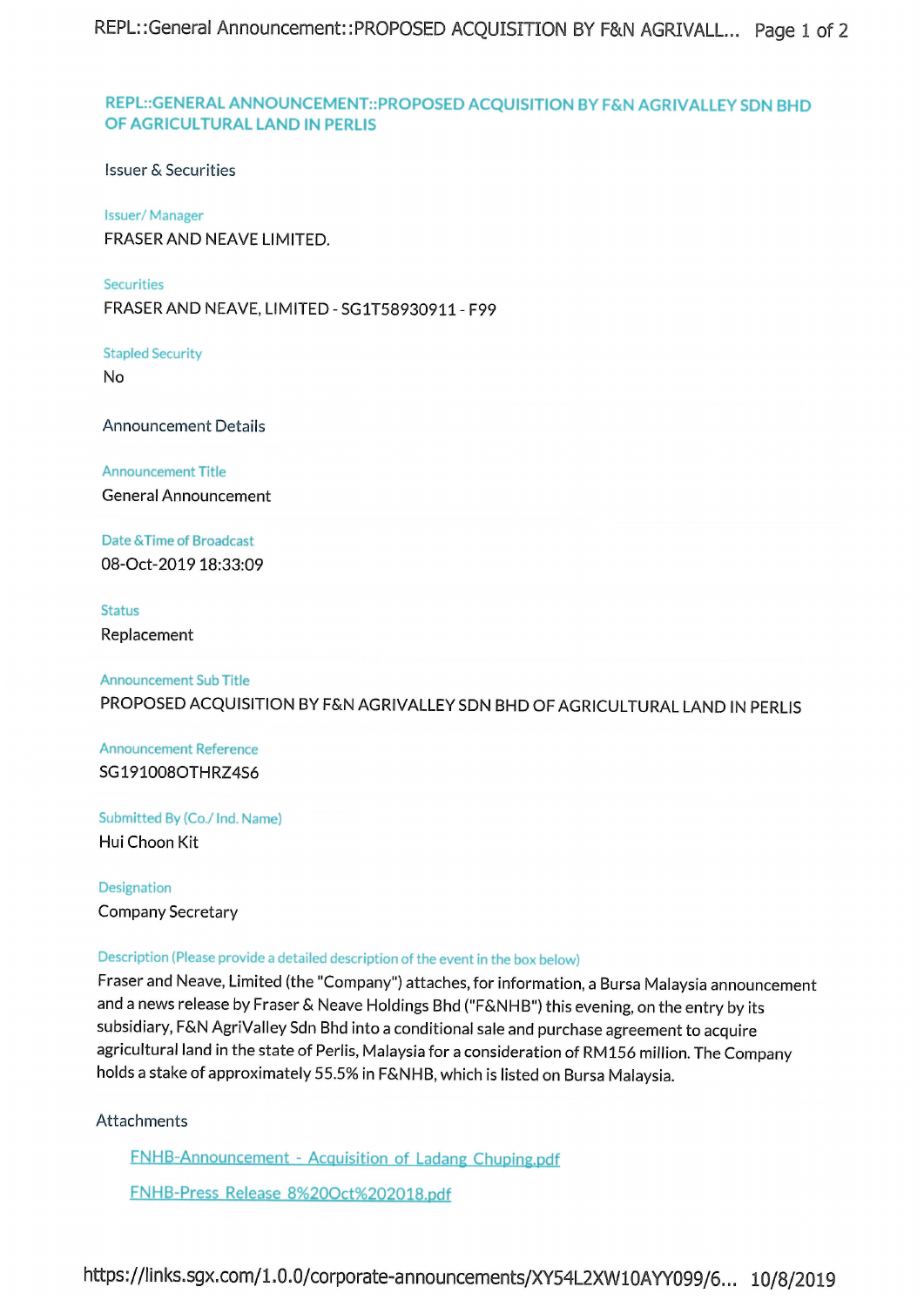Total size = 433K MB

**Related Announcements** 

**Related Announcements** 

08/10/2019 18:13:22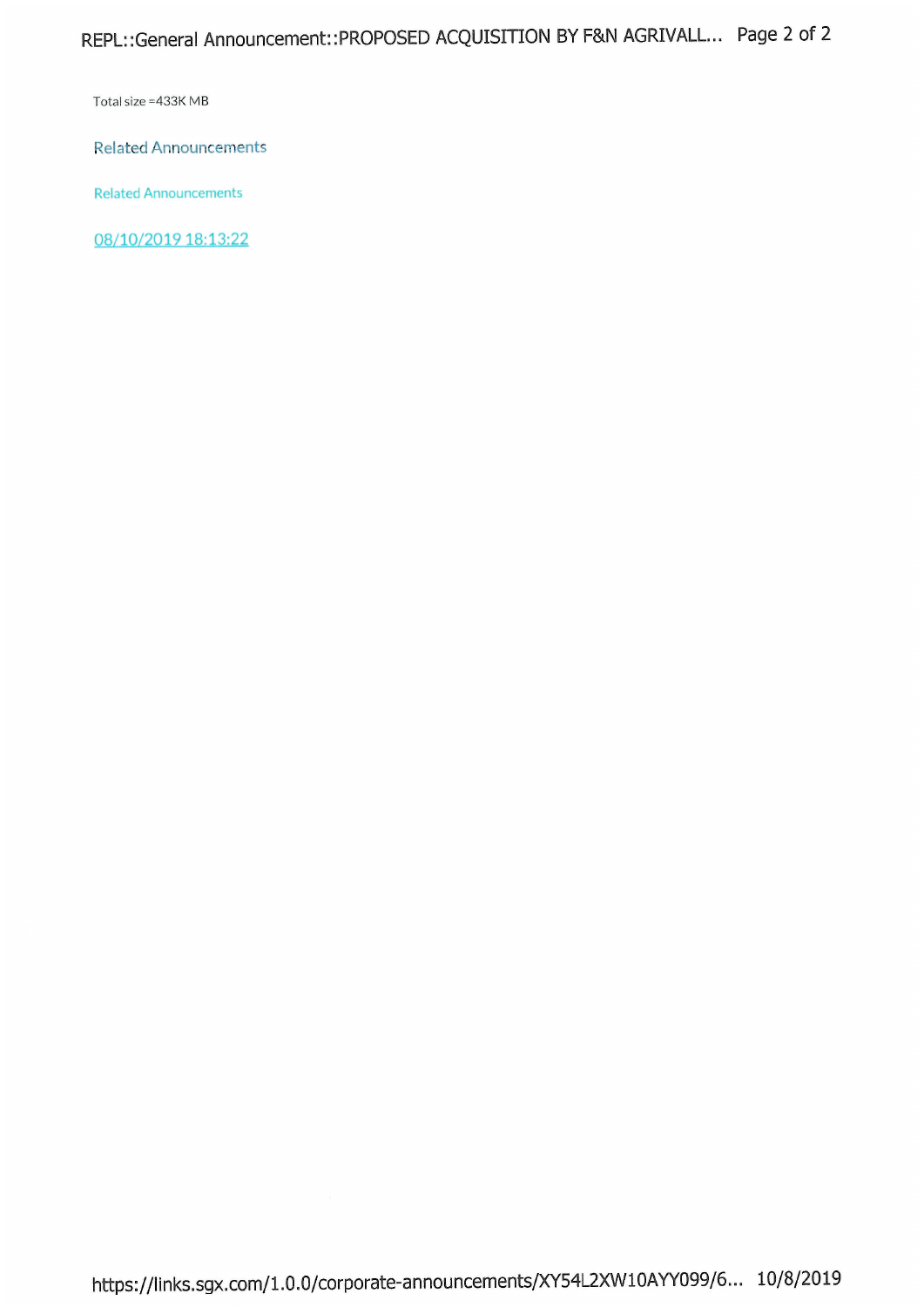#### **General Announcement for PLC (v13) RELEASED RELEASED**

Created by FRASER & NEAVE HOLDINGS BHD on 08 Oct 2019 at 12:21:16

Reference No. GA1-08102019-00023

PM Submitted by FRASER & NEAVE HOLDINGS BHD on 08 Oct 2019 at 5:27:41

|                                    |                                                            | PN |
|------------------------------------|------------------------------------------------------------|----|
| <b>COMPANY INFORMATION SECTION</b> |                                                            |    |
| <b>Announcement Type</b>           | $\bullet$ New Announcement $\circ$ Amended<br>Announcement |    |
| <b>Company Name</b>                | <b>FRASER &amp; NEAVE HOLDINGS BHD</b>                     |    |
| <b>Stock Name</b>                  | F&N                                                        |    |
| <b>Stock Code</b>                  | 3689                                                       |    |
| <b>Board</b>                       | Main Market                                                |    |
|                                    |                                                            |    |

| <b>CONTACT DETAIL</b>                  |             |              |                       |  |  |
|----------------------------------------|-------------|--------------|-----------------------|--|--|
| <b>Contact Person</b>                  | Designation | l Contact No | l Email Address       |  |  |
| <b>FRASER &amp; NEAVE HOLDINGS BHD</b> |             | 012-2337664  | timothy.ooi@fn.com.my |  |  |

| <b>MAIN</b>                 |           |                                                                                                                                                                                                                                                                                                                                                                                                                                                                                                                                                                                                                             |             |  |
|-----------------------------|-----------|-----------------------------------------------------------------------------------------------------------------------------------------------------------------------------------------------------------------------------------------------------------------------------------------------------------------------------------------------------------------------------------------------------------------------------------------------------------------------------------------------------------------------------------------------------------------------------------------------------------------------------|-------------|--|
| Type                        |           | Announcement                                                                                                                                                                                                                                                                                                                                                                                                                                                                                                                                                                                                                |             |  |
| Subject                     |           | TRANSACTIONS (CHAPTER 10 OF LISTING REQUIREMENTS)<br>NON RELATED PARTY TRANSACTIONS                                                                                                                                                                                                                                                                                                                                                                                                                                                                                                                                         |             |  |
| <b>Description</b>          |           | FRASER & NEAVE HOLDINGS BHD ("F&NHB" OR "COMPANY")<br>PROPOSED ACQUISITION OF APPROXIMATELY 4,453.92 HECTARES OF LEASEHOLD LAND LOCATED IN MUKIM CHUPING, DAERAH PERLIS,<br>NEGERI PERLIS ("LADANG CHUPING") FOR A CASH CONSIDERATION OF RM156.00 MILLION ("PROPOSED ACQUISITION")                                                                                                                                                                                                                                                                                                                                          |             |  |
| Shareholder<br>Approval     | <b>No</b> |                                                                                                                                                                                                                                                                                                                                                                                                                                                                                                                                                                                                                             |             |  |
|                             |           | <b>Announcement Details/Table Section</b>                                                                                                                                                                                                                                                                                                                                                                                                                                                                                                                                                                                   |             |  |
| million ("Purchase Price"). |           | The Board of Directors ("Board") of F&NHB wishes to announce that its direct wholly-owned subsidiary, F&N AgriValley Sdn Bhd (formerly known as Rimba Perkasa<br>Sdn Bhd) ("F&N AgriValley") had on 8 October 2019 entered into a conditional sale and purchase agreement ("SPA") with MSM Perlis Sdn Bhd ("MSM Perlis), a direct<br>wholly-owned subsidiary of MSM Malaysia Holdings Berhad ("MSM Holdings"), in relation to the Proposed Acquisition for a total cash consideration of RM156.00<br>Details of the Proposed Acquisition are set out in the attachment below.<br>This announcement is dated 8 October 2019. |             |  |
| <b>Attachment</b>           |           | No File Name                                                                                                                                                                                                                                                                                                                                                                                                                                                                                                                                                                                                                | <b>Size</b> |  |
|                             | 1.        | Acquisition of Ladang Chuping.pdf                                                                                                                                                                                                                                                                                                                                                                                                                                                                                                                                                                                           | 202.7KB     |  |

Copyright © 2015 Bursa Malaysia Berhad 11.4.3.7. All rights reserved. Terms & Conditions of Use, Disclaimer and Linking Policy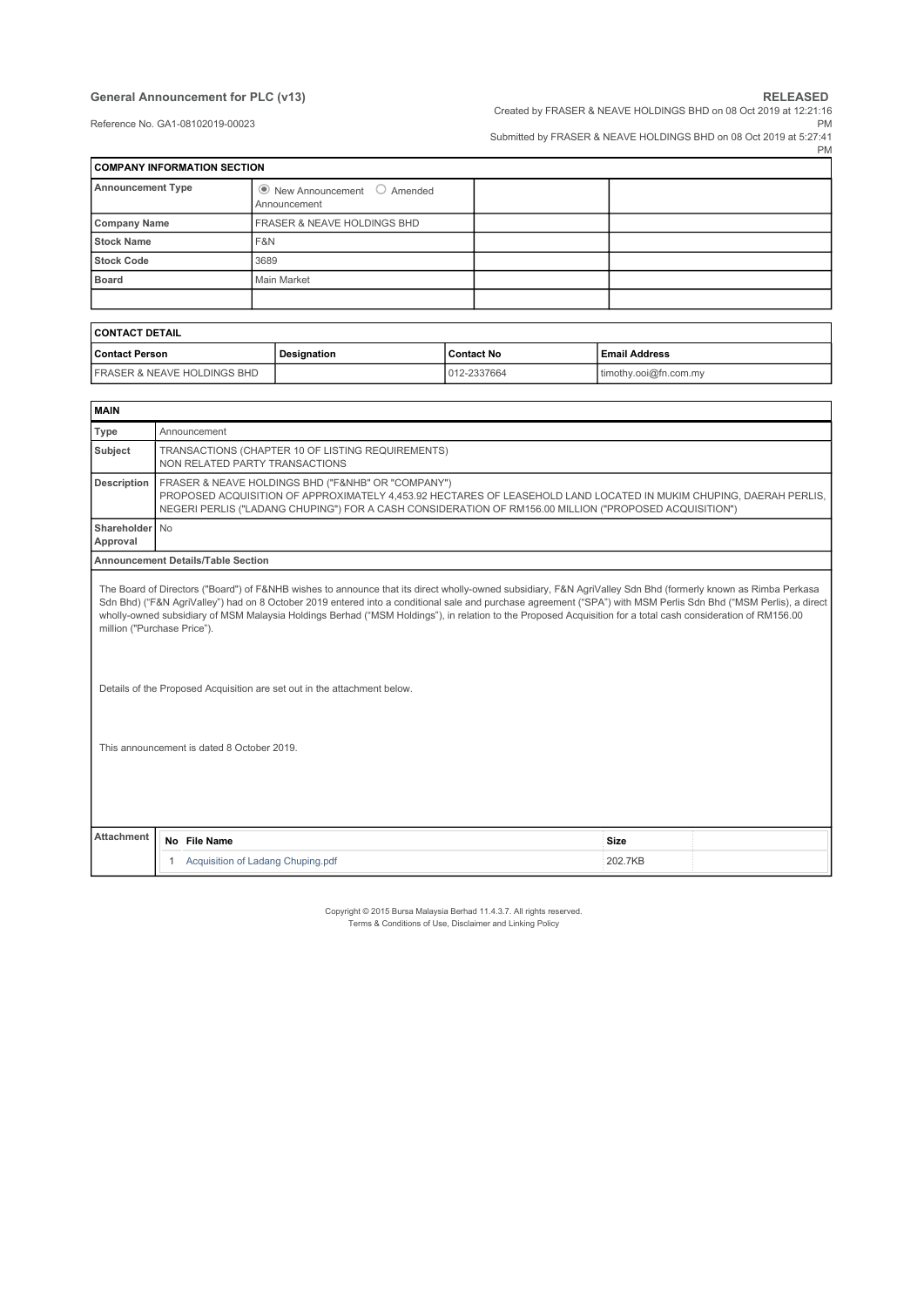#### **FRASER & NEAVE HOLDINGS BHD ( "F&NHB" OR "COMPANY")**

**PROPOSED ACQUISITION OF APPROXIMATELY 4,453.92 HECTARES OF LEASEHOLD LAND LOCATED IN MUKIM CHUPING, DAERAH PERLIS, NEGERI PERLIS ("LADANG CHUPING") FOR A CASH CONSIDERATION OF RM156.00 MILLION ("PROPOSED ACQUISITION")**

#### **1. INTRODUCTION**

The Board of Directors ("**Board**") of **F&NHB** wishes to announce that its direct whollyowned subsidiary, F&N AgriValley Sdn Bhd (formerly known as Rimba Perkasa Sdn Bhd) ("**F&N AgriValley**") had on 8 October 2019 entered into a conditional sale and purchase agreement ("**SPA**") with MSM Perlis Sdn Bhd ("**MSM Perlis**), a direct wholly-owned subsidiary of MSM Malaysia Holdings Berhad ("**MSM Holdings**"), in relation to the Proposed Acquisition for a total cash consideration of RM156.00 million ("**Purchase Price**").

Further details of the SPA are set out in the Appendix to this Announcement.

#### **2. THE PROPOSED ACQUISITION**

### **2.1 Background information on Ladang Chuping**

#### **2.1.1 Salient features of Ladang Chuping**

Ladang Chuping, which comprises of nine pieces of leasehold land measuring in total approximately 4,453.92 hectares, is located in Mukim Chuping, Daerah Perlis in the state of Perlis. Details of the Ladang Chuping property are set out below:

| No.            | <b>Title Details</b>                                                         | Category of<br><b>Land Use</b> | <b>Land Area</b><br>(Hectares) | <b>Tenure</b>                                         |
|----------------|------------------------------------------------------------------------------|--------------------------------|--------------------------------|-------------------------------------------------------|
| 1 <sub>1</sub> | H.S.(D) 145, No. PT. 5726,<br>Mukim Chuping, Daerah<br>Perlis, Negeri Perlis | Agricultural<br>(Pertanian)    | 1,027.8619                     | Leasehold 90<br>years; Expiring<br>12 January<br>2062 |
| 2.             | PN 39, Lot 2035, Mukim<br>Chuping, Daerah Perlis,<br>Negeri Perlis           | Agricultural<br>(Pertanian)    | 1,268.1079                     | Leasehold 90<br>years; Expiring<br>15 October<br>2061 |
| 3.             | PN 43, Lot 2037, Mukim<br>Chuping, Daerah Perlis,<br>Negeri Perlis           | Agricultural<br>(Pertanian)    | 277.1783                       | Leasehold 90<br>years; Expiring<br>12 June 2061       |
| 4.             | PN 40, Lot 2038, Mukim<br>Chuping, Daerah Perlis,<br>Negeri Perlis           | Agricultural<br>(Pertanian)    | 288.8774                       | Leasehold 90<br>years; Expiring<br>12 June 2061       |
| 5.             | PN 37, Lot 2040, Mukim<br>Chuping, Daerah Perlis,<br>Negeri Perlis           | Agricultural<br>(Pertanian)    | 523.9398                       | Leasehold 90<br>years; Expiring<br>12 June 2061       |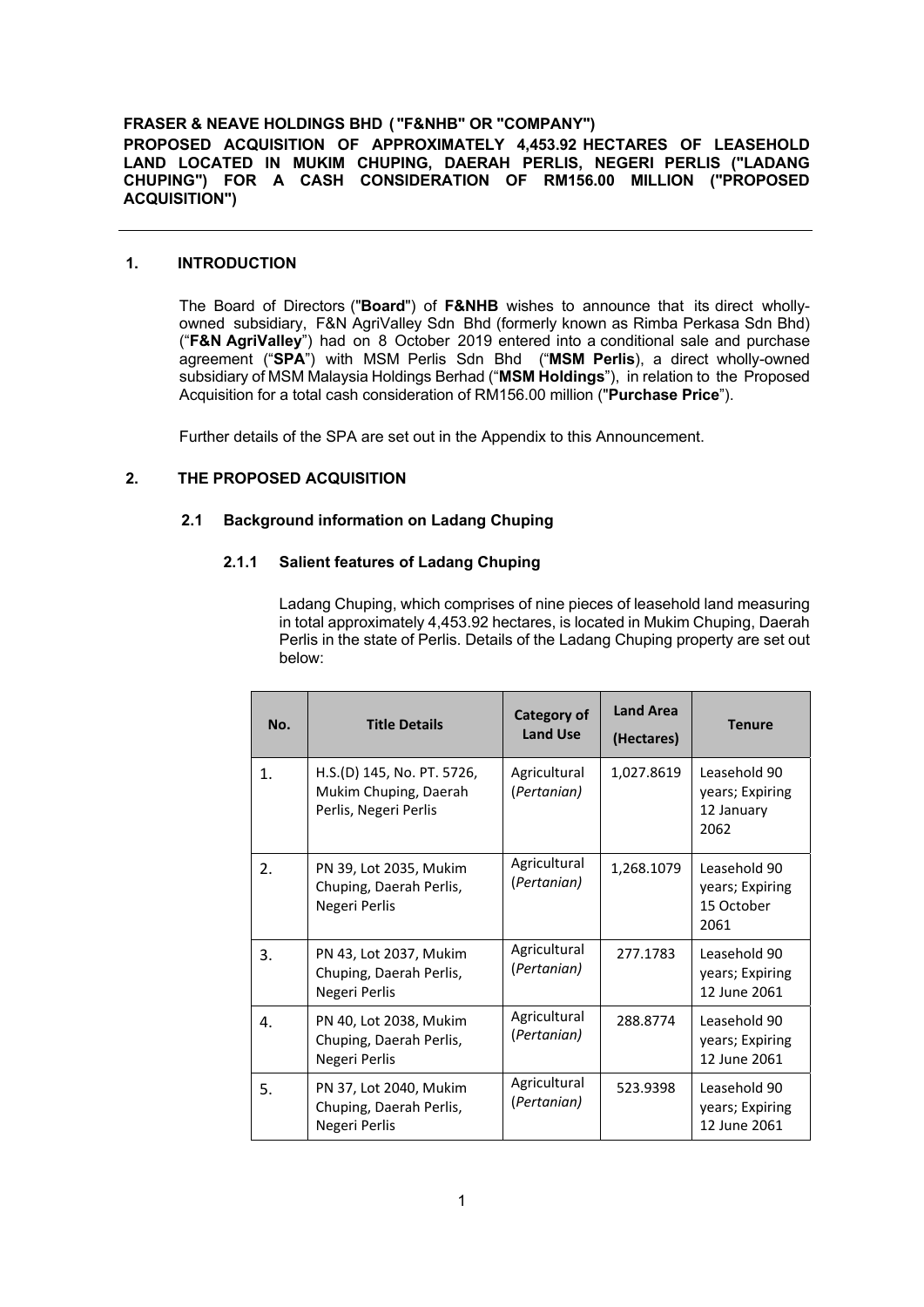| No. | <b>Title Details</b>                                                     | Category of<br><b>Land Use</b> | <b>Land Area</b><br>(Hectares) | <b>Tenure</b>                                    |
|-----|--------------------------------------------------------------------------|--------------------------------|--------------------------------|--------------------------------------------------|
| 6.  | PN 41, Lot 2041, Mukim<br>Chuping, Daerah Perlis,<br>Negeri Perlis       | Agricultural<br>(Pertanian)    | 92.2017                        | Leasehold 90<br>years; Expiring<br>12 June 2061  |
| 7.  | PN 1755, Lot 18794, Mukim<br>Chuping, Daerah Perlis,<br>Negeri Perlis    | Agricultural<br>(Pertanian)    | 952.8                          | Leasehold 90<br>years; Expiring<br>12 June 2061  |
| 8.  | PN 1754, Lot 18795, Mukim<br>Chuping, Daerah Perlis,<br>Negeri Perlis    | Agricultural<br>(Pertanian)    | 10.15                          | Leasehold 90<br>years; Expiring<br>12 June 2061  |
| 9.  | PN 1989, Lot 2454, Mukim<br>Chuping, Daerah Perlis,<br>Negeri Perlis     | Agricultural<br>(Pertanian)    | 12.81                          | Leasehold 90<br>years; Expiring<br>1 August 2072 |
|     | (previously referred to as                                               |                                |                                |                                                  |
|     | H.S.(D) 2587, PT 349,<br>Mukim Chuping, Daerah<br>Perlis, Negeri Perlis) |                                |                                |                                                  |

Ladang Chuping is situated approximately 28 kilometers to the north-east of the town of Kangar or approximately 8 kilometers to the south of the town of Padang Besar. Eight out of the nine parcels are located along the north-eastern side of the Ulu Pauh/Padang Besar main trunk road or situated adjoining and to the south of the newly established Chuping Valley Industrial Area. The remaining parcel (PT349) is located along the eastern side of the Bukit Ketri railway station to Kubang Tiga metaled road. It is situated about 9.0 kilometers to the south-west of the Ulu Pauh/Padang Besar main trunk road.

The surrounding properties are generally agricultural in nature with rubber and palm oil as the main cultivations. Other nearby developments include housing facilities, surau or place of worship, community hall, police station, schools, petrol station, mini-markets, etc.

Ladang Chuping is presently being used as a palm oil, rubber and mango plantation.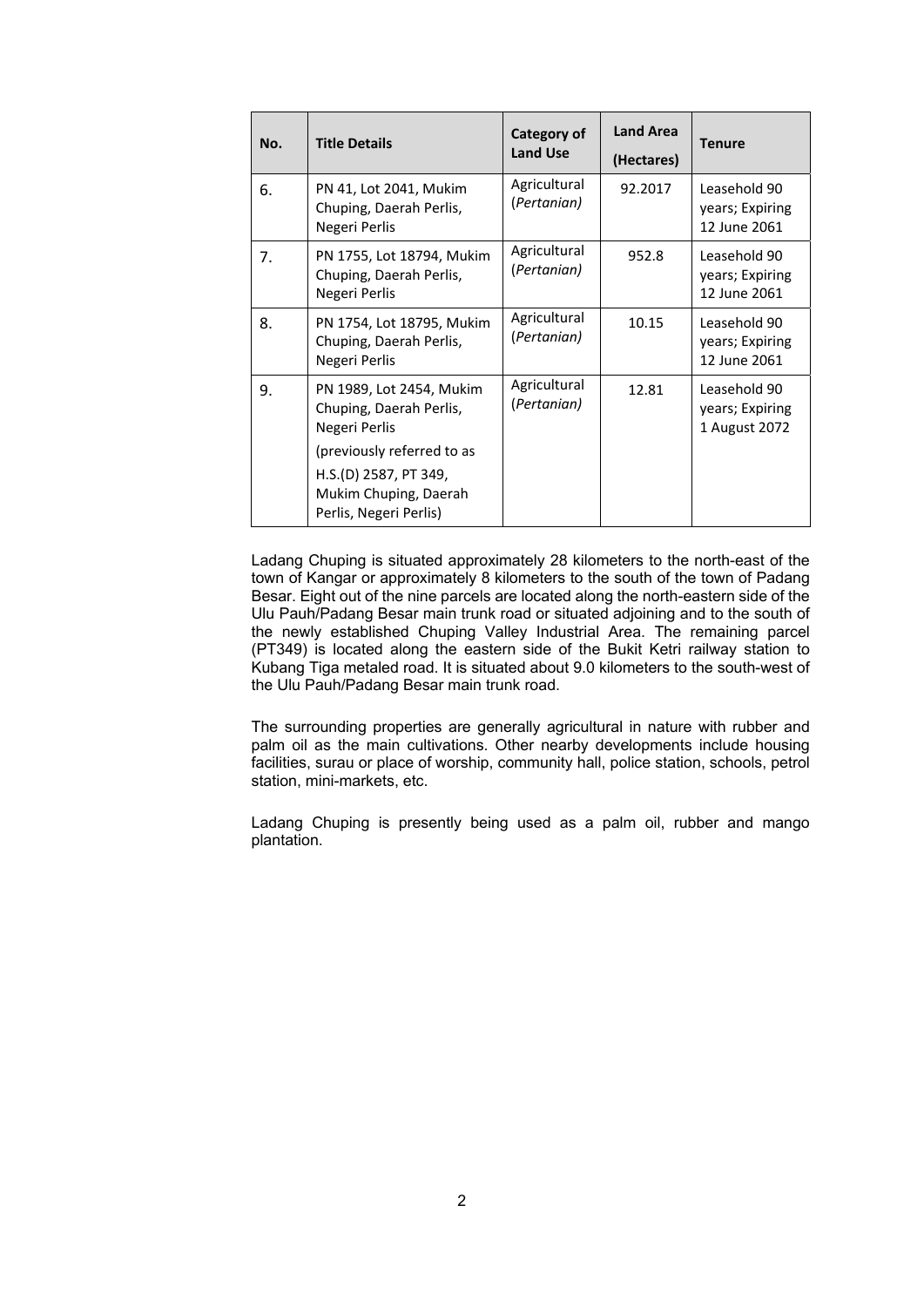# **Crop Details**

The type of plantation, maturity of trees and the production for the past three years are as shown in the following tables.:

# **a) Rubber**

| <b>Year Planted</b> | Area (hectare) | <b>Age of Tree</b> |
|---------------------|----------------|--------------------|
| 2011                | 45.69          |                    |
| 2012                | 939.23         |                    |
| 2013                | 1,315.74       |                    |
| 2014                | 641.82         | 5                  |
| 2015                | 70.30          |                    |

| Yield - Cup Lump             | 2016 | 2017   | 2018   |
|------------------------------|------|--------|--------|
| Area (ha)                    | -    | 44.54  | 44.54  |
| Weight (buyer) (kg) -<br>wet | -    | 11.555 | 34.711 |

# **b) Palm oil**

| <b>Year Planted</b> | <b>Number of Trees</b> | <b>Age of Tree</b> |
|---------------------|------------------------|--------------------|
| 2000                | 800                    | 19                 |
| 2011                | 14.000                 |                    |

| Yield         | 2016     | 2017     | 2018     |
|---------------|----------|----------|----------|
| Overall (mt)  | 1.152.74 | 2,303.12 | 2,585.86 |
| Yield/ha (mt) | 10.89    | 21.75    | 24.42    |

# **c) Harumanis Mango**

| <b>Year Planted</b> | Area (hectare) | <b>Age of Tree</b> |
|---------------------|----------------|--------------------|
| 2012                | 619            |                    |
| 2013                | 279            |                    |
| 2014                | 479            | h                  |
| 2016                | 439            |                    |
| 2017                | 911            |                    |

| Yield       | 2016 | 2017  | 2018 |
|-------------|------|-------|------|
| Weight (kg) | -    | 3,075 | 618  |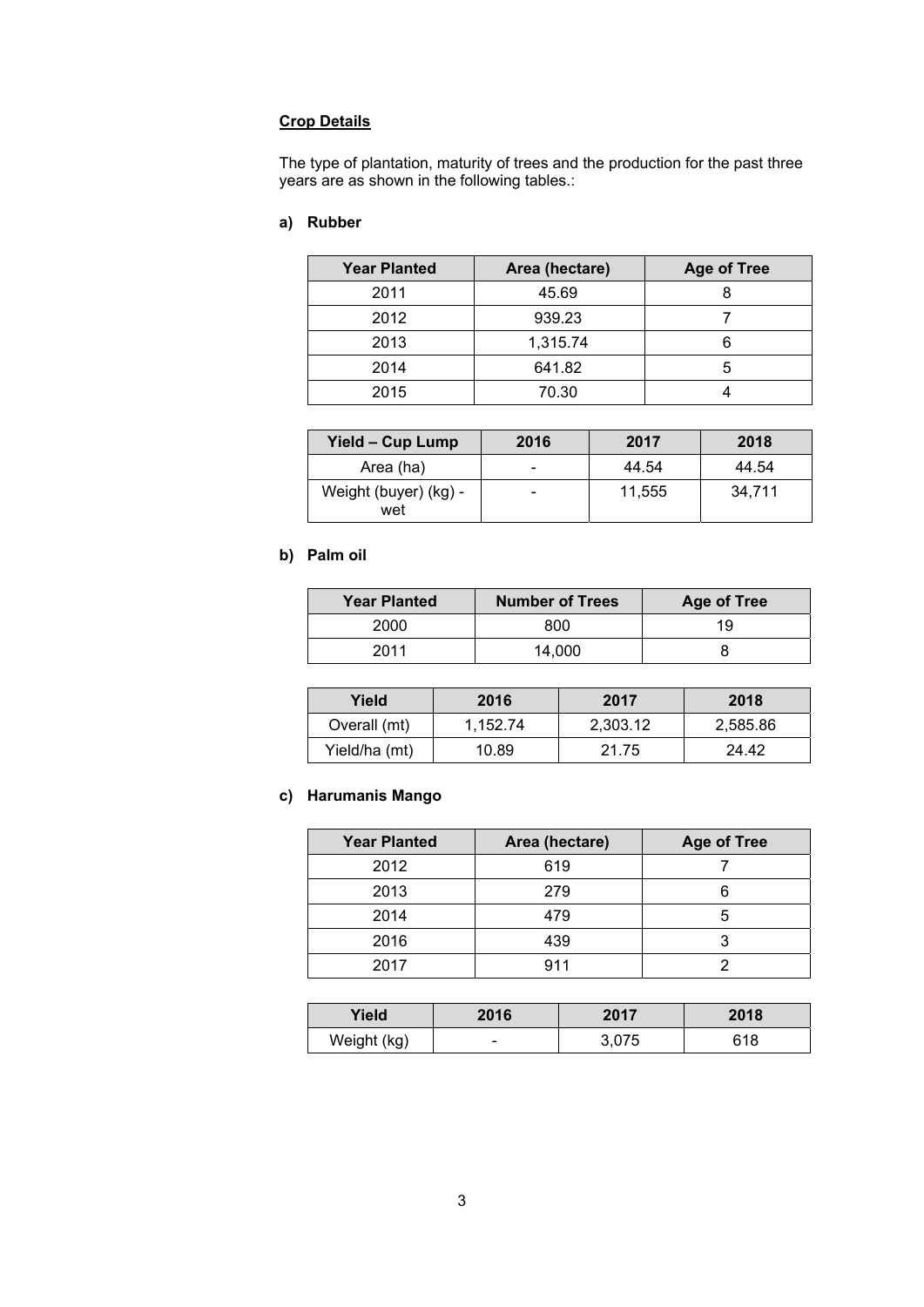#### **2.2 Background information on MSM Perlis**

MSM Perlis was incorporated in Malaysia under Companies Act, 1965 as a private limited company under the name of Kilang Gula Felda Perlis Sdn Bhd on 26 May 1971, and subsequently changed to its present name on 2 October 2014. The share capital of MSM Perlis is RM37,354,500 comprising of 37,354,500 ordinary shares. MSM Perlis is principally involved in the raw sugar refining, rubber and oil palm plantations business. The directors of MSM Perlis are Dato' Khairil Anuar bin Aziz and Ab Aziz bin Ismail.

As at 31 December 2018, the substantial shareholders of MSM Perlis and their shareholdings in MSM Perlis are as follows:

| No. | <b>of</b><br><b>Name</b><br><b>Shareholder</b>                | <b>Direct</b>                                    | <b>Indirect</b>                                  |                                        |                              |
|-----|---------------------------------------------------------------|--------------------------------------------------|--------------------------------------------------|----------------------------------------|------------------------------|
|     |                                                               | <b>of</b><br>No.<br><b>Shares</b><br><b>Held</b> | %<br><b>of</b><br><b>Issued</b><br><b>Shares</b> | No.<br><b>of</b><br><b>Shares Held</b> | % of Issued<br><b>Shares</b> |
| 1.  | <b>MSM</b><br><b>Holdings Bhd</b>                             | 37,354,500                                       | 100                                              |                                        |                              |
| 2.  | <b>FGV</b><br>Sugar<br><b>Bhd</b><br>Sdn<br>("FGV<br>Sugar")  |                                                  |                                                  | 37, 354, 5001                          | 100                          |
| 3.  | <b>FGV</b><br>Holdings<br><b>Berhad</b><br>"FGV<br>Holdings") |                                                  |                                                  | 37, 354, 500 <sup>2</sup>              | 100                          |

*Notes:* 

- *(1) Deemed interested by virtue of its interest in shares in MSM Holdings pursuant to Section 8(4) of the Companies Act 2016.*
- *(2) Deemed interested by virtue of its interest in shares in MSM Holdings and its interest in FGV Sugar, which is the wholly-owned subsidiary of FGV Holdings, pursuant to Section 8(4) of the Companies Act 2016.*

#### **2.3 Consideration**

The Purchase Price will be satisfied in the following manner:

- (a) RM25,000 was paid to MSM Perlis on 28 February 2019 as earnest deposit ("**Earnest Deposit**");
- (b) RM15,575,000 representing 10% of the Purchase Price less the Earnest Deposit ("**Balance Deposit**") was paid upon the execution of the SPA in the following manner:
	- (i) a sum equivalent to 3% of the Purchase Price amounting to RM4,680,000 ("**Retention Sum**") to Zul Rafique & Partners ("**Vendor's Solicitors**"), being the solicitors for MSM Perlis, as stakeholder; and
	- (ii) the remaining sum of RM10,895,000 to MSM Perlis; and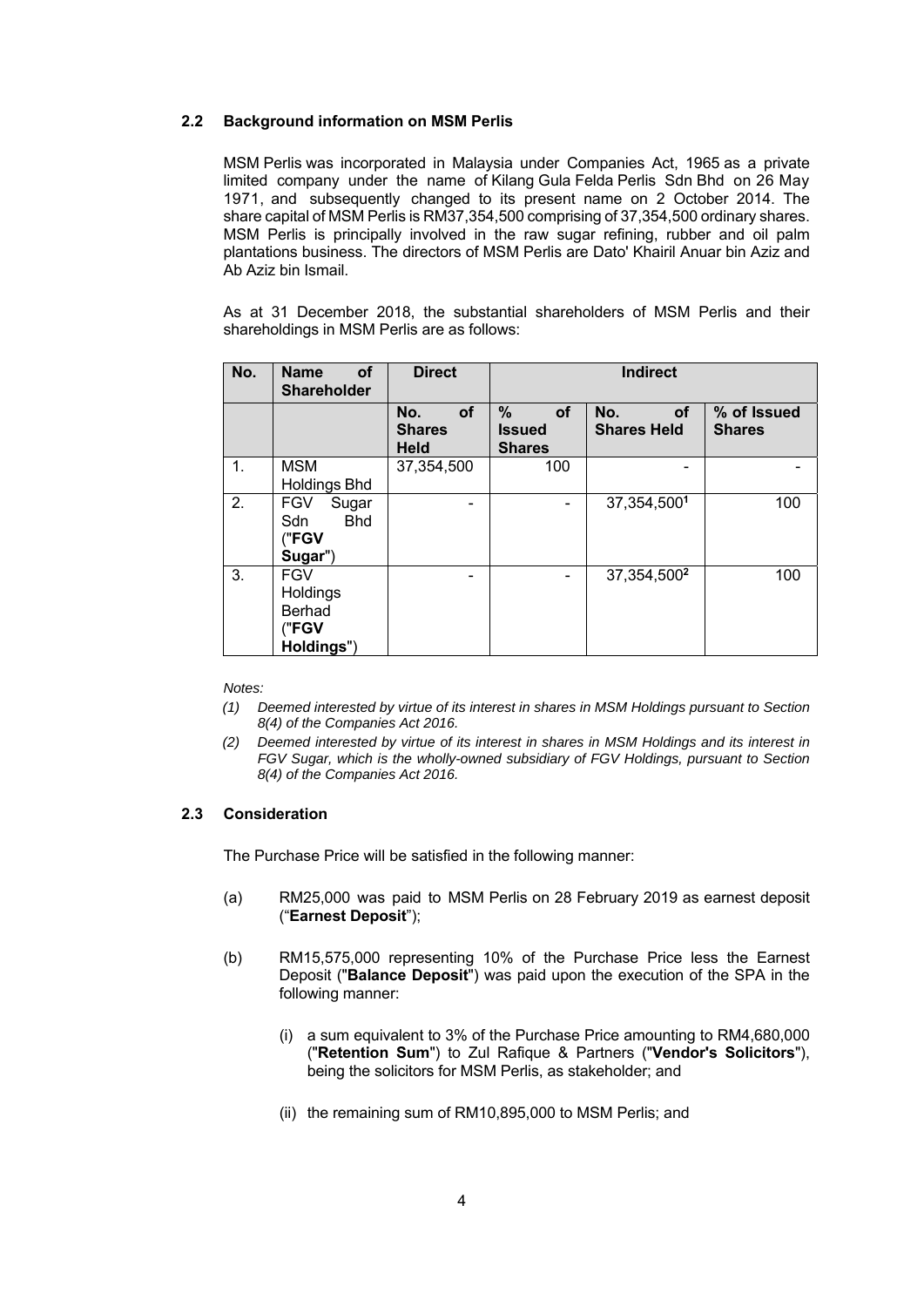(c) RM140,400,000 representing the balance 90% of the Purchase Price ("**Balance Payment**") shall be paid within 3 months from the date the SPA becomes unconditional ("**Completion Period**"). The obligation to pay the Balance Payment may be delayed in accordance with the SPA if, among others, the state, condition, nature and character of Ladang Chuping is inconsistent with the state, condition, nature and character of Ladang Chuping as at 26 September 2019, when F&N AgriValley carried out an inspection on Ladang Chuping. The Balance Payment will only be paid where all the irregularity on Ladang Chuping has been rectified by MSM Perlis.

Ladang Chuping shall be purchased on an "as is where is" basis in its present state and condition with no warranty of any kind as to state, condition, fitness, suitability or otherwise of the Ladang Chuping or any part thereof and subject to existing conditions of title, express or implied, and restrictions in interest (if any) on the titles to and affecting the Ladang Chuping free from all encumbrances, caveats, charges and liens.

#### **2.4 Basis and justification of the Consideration**

The Purchase Price of RM156.00 million was arrived at on a "willing-buyer willingseller" basis after taking into account, inter-alia, the market valuation prepared by an independent valuer, Henry Butcher Malaysia (Kedah) Sdn Bhd ("**Valuer**") on 12 February 2019 (which valued Ladang Chuping at RM150.00 million). Due consideration was given to factors such as location, size, availability of natural resources (for example, water), existing infrastructure, accessibility to the land, land use, improvements and amenities, and other relevant factors. The Valuer also formed their opinion of the current market value of Ladang Chuping by comparing nearby recently transacted or listed for sale agriculture properties. Premised on this, the Board approved the offer for Ladang Chuping for a consideration of RM156.00 million.

#### **2.5 Source of funding**

The Proposed Acquisition will be funded via internally generated funds and/or external borrowings. The exact funding mix will be decided by the management of F&NHB ("**Management**") at a later stage after taking into consideration F&NHB's gearing level, interest costs as well as internal cash requirements for F&NHB and its subsidiaries' (**F&NHB Group**") business operations.

#### **2.6 Liabilities to be Assumed**

Assuming no external bank borrowings are obtained, there are no liabilities to be assumed by F&NHB pursuant to the Proposed Acquisition.

#### **3. RATIONALE AND BENEFIT OF THE PROPOSED ACQUISITION**

The business intention for F&N AgriValley in acquiring this large contiguous land is to explore the upstream fresh milk business for downstream production and distribution of fresh milk. The large contiguous land enables F&NHB to own a vertical integration on locally grown crop for feed to our dairy and in turn lowering the value chain cost per litre. This enables F&NHB to be less dependent on imported milk and promote local agricultural industry.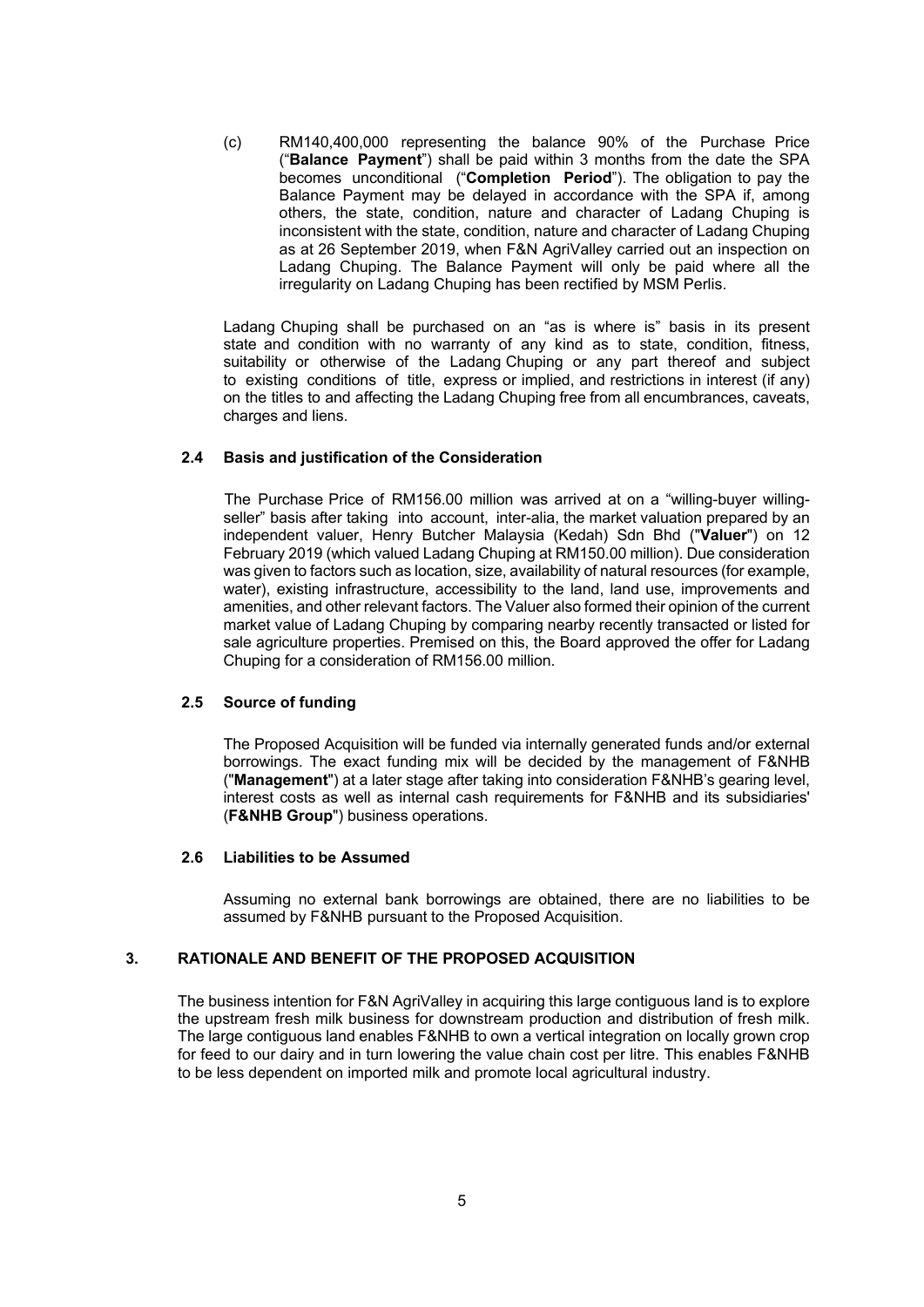#### **4. PROSPECTS OF LADANG CHUPING**

Our master plan for Ladang Chuping in relation to the vertical integration model will be based on a sustainability agenda, using precision agronomy technology and good practices that will reduce the overall carbon footprint of the farm. The dairy operations that may be implemented would include temperate-controlled barns for dairy production, manufacturing facilities for processing and packing of fresh milk at the farm. This fully integrated model currently being contemplated may include or involve green technology such as solar panels, biodigestion system, solid effluent and others. The plan may also include research and development elements related to dairy and crop farming.

#### **5. RISK FACTORS RELATING TO THE PROPOSED ACQUISITION AND LADANG CHUPING**

The Proposed Acquisition is subject to the terms and conditions of the SPA namely the government approvals under conditions precedent. There is no definitive assurance that the Proposed Acquisition will not be exposed to risk such as non-approval by the relevant authorities within the time period stipulated under the SPA.

#### **6. EFFECTS OF THE PROPOSED ACQUISITION**

#### **6.1 Share Capital and Substantial Shareholders' Shareholdings**

The Proposed Acquisition has no effect on the share capital and substantial shareholders' shareholdings of F&NHB as it does not involve issuance of shares in F&NHB.

### **6.2 Net Assets ("NA") per F&NHB share and Gearing**

 For illustrative purposes, based on the latest audited consolidated financial statements of F&NHB Group as at 30 September 2018 and assuming that the Proposed Acquisition had been effected on that date, the proforma effects of the Proposed Acquisition on the NA, NA per F&NHB share and gearing of F&NHB Group are shown in the table below.

 Notwithstanding that the Purchase Price may be partly or wholly funded via bank borrowings, the Proposed Acquisition is not expected to have a material impact on the gearing of the F&NHB Group.

|                                                      |                                    | <b>Proforma effects</b>                         |
|------------------------------------------------------|------------------------------------|-------------------------------------------------|
|                                                      | Audited as at 30<br>September 2018 | <b>After the Proposed</b><br><b>Acquisition</b> |
|                                                      | <b>RM'000</b>                      | <b>RM'000</b>                                   |
|                                                      |                                    |                                                 |
| Share capital                                        | 816,770                            | 816,770                                         |
| Treasury shares                                      | (1,716)                            | (1,716)                                         |
| Shares held by Share Grant Plan ("SGP")<br>Trust     | (4,039)                            | (4,039)                                         |
| Reserves                                             | 1,501,321                          | 1,501,321                                       |
| Equity attributable to owners of the<br>Company / NA | 2,312,336                          | 2,312,336                                       |
|                                                      |                                    |                                                 |
| No. of shares in issue $1$                           | 366,541,401                        | 366,541,401                                     |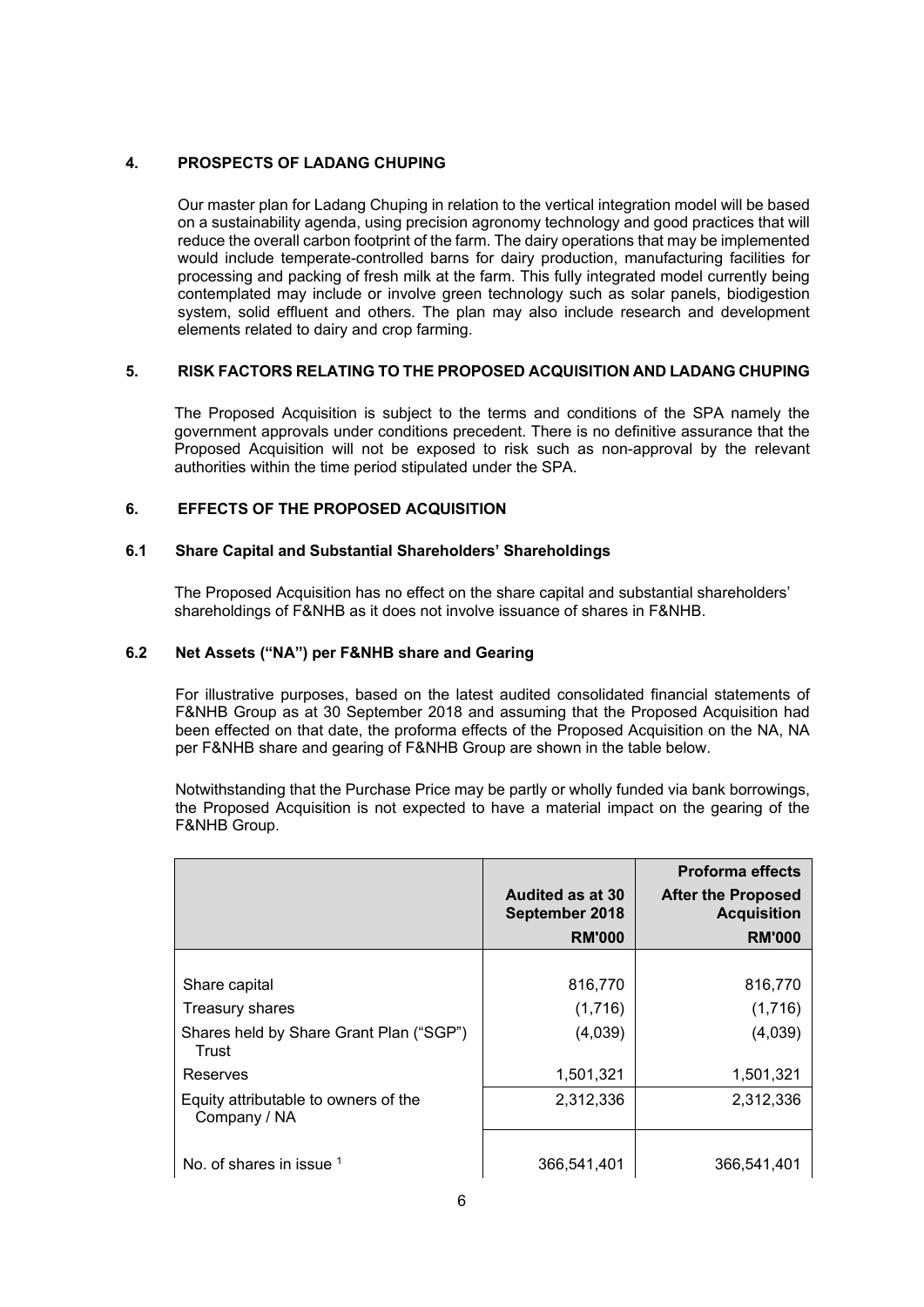| NA per F&NHB share $(RM)^2$                  | 6.31    | 6.31    |
|----------------------------------------------|---------|---------|
| Total borrowings (RM'000) <sup>3&amp;4</sup> | 335,524 | 491,524 |
| Gearing (times) $5$                          | 0.15    | 0.21    |

*Notes:* 

- *(1) Number of shares after deducting 237,100 treasury shares held by F&NHB as at 30 September 2018 from its issued shares of 366,778,501 F&NHB shares.*
- *(2) Computed based on shareholders' funds / NA over number of F&NHB shares, net of treasury shares.*
- *(3) The Proposed Acquisition will be satisfied in cash which shall be funded through internally generated funds and/or bank borrowings. The exact funding mix will be decided by the Management at a later stage after taking into consideration of the F&NHB Group's gearing level, interest costs as well as internal cash requirements for the F&NHB Group's business operations.*
- *(4) Included in total borrowings is Medium Term Note amounting to RM150,000,000 which was repaid in October 2018.*
- *(5) Computed based on total borrowings over NA.*

#### **6.3 Earnings per F&NHB share**

For illustrative purposes, based on the audited consolidated financial statements of F&NHB Group for the financial year ended 30 September 2018 and the assumption that the Proposed Acquisition had been effected at the beginning of that financial year, the Proposed Acquisition is not expected to have a material effect on the consolidated earnings and EPS of the F&NHB Group as shown below:

|                                                                                                                                                                                      | <b>PAT</b>    | <b>Basic EPS</b> | <b>Diluted EPS</b> |
|--------------------------------------------------------------------------------------------------------------------------------------------------------------------------------------|---------------|------------------|--------------------|
|                                                                                                                                                                                      | <b>RM'000</b> | (sen)            | (sen)              |
| Profit for the year attributable<br>to owners of the Company<br>(PAT)                                                                                                                | 385,133       | 104.9            | 104.5              |
| Less: Depreciation 1                                                                                                                                                                 | (3,734)       | (1.0)            | (1.0)              |
| Less: Finance cost and<br>estimated expenses for the<br>Proposed Acquisition <sup>2</sup>                                                                                            | (5,000)       | (1.4)            | (1.4)              |
|                                                                                                                                                                                      | 376,399       | 102.5            | 102.1              |
| Weighted average number of<br>F&NHB ordinary shares in<br>issue net of treasury shares<br>and shares held by SGP trust<br>for the financial year ended 30<br>September 2018          |               | 367,242          |                    |
| Adjusted weighted average<br>number of F&NHB ordinary<br>shares in issue net of treasury<br>shares and shares held by<br>SGP trust for the financial year<br>ended 30 September 2018 |               |                  | 368,457            |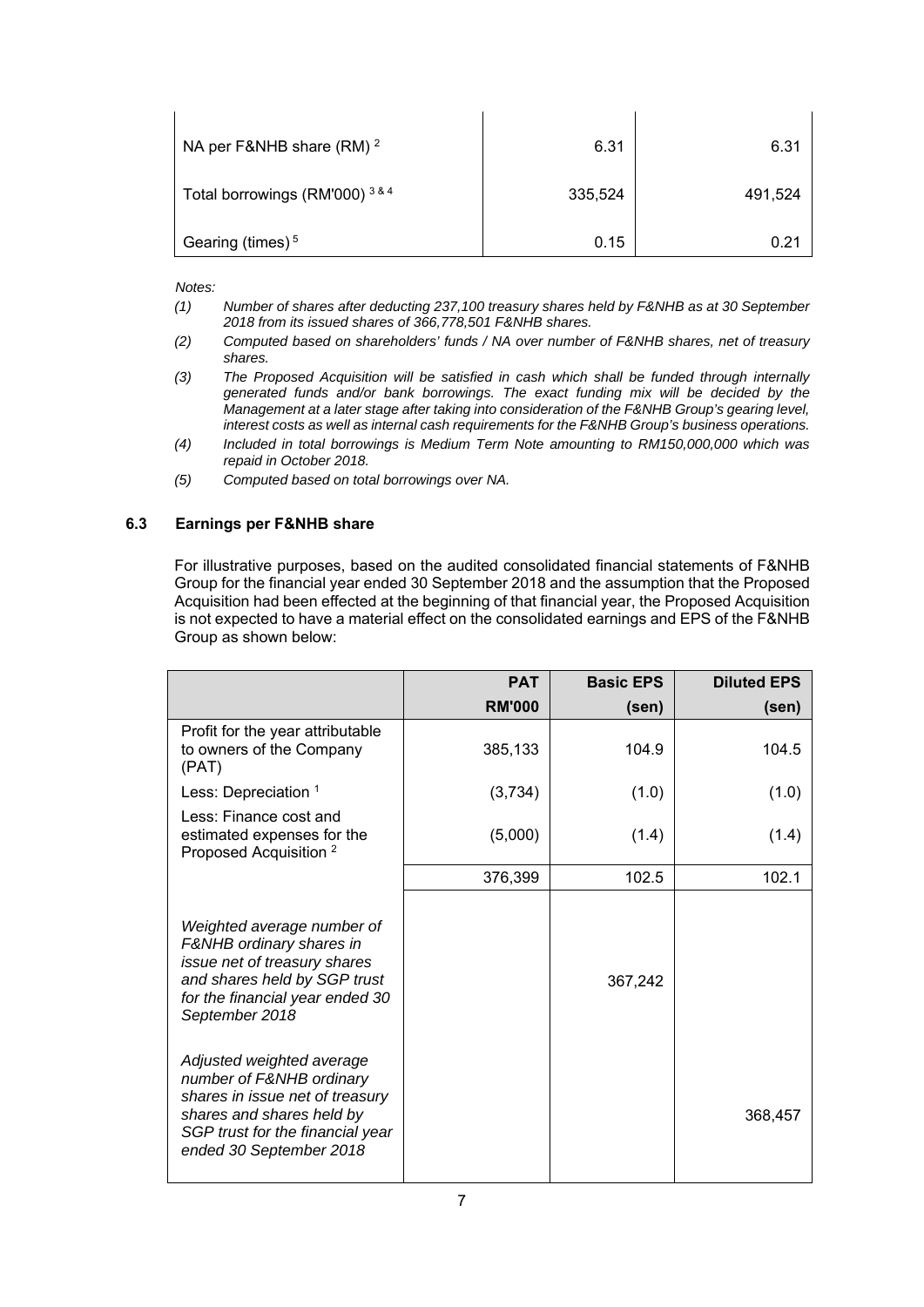*Note:* 

- *(1) Depreciation is calculated based on Purchase Price and directly attributable costs allocated to the leasehold land only.*
- *(2) The Proposed Acquisition will be satisfied in cash which shall be funded through internally generated funds and/or bank borrowings. The exact funding mix will be decided by the Management at a later stage after taking into consideration of the F&NHB Group's gearing level, interest costs as well as internal cash requirements for the F&NHB Group's business operations.*

#### **7. APPROVALS REQUIRED IN RESPECT OF PROPOSED ACQUISITION**

The Proposed Acquisition is subject to the following:

- (a) approval / exemption / confirmation by the Ministry of Economic Affairs (*formerly known as the Economic Planning Unit of the Prime Minister's Department of Malaysia*) ("**EPU**") in respect of the purchase of Ladang Chuping by F&N AgriValley from MSM Perlis, pursuant to the Guideline on the Acquisition of Properties (effective 1 March 2014) issued by the EPU or such other guideline which EPU may issue from time to time in replacement, substitution or amendment of the same;
- (b) approval granted to F&N AgriValley by the relevant governmental authority in Perlis having jurisdiction over Ladang Chuping ("**State Authority**") for the acquisition of Ladang Chuping, pursuant to Section 433B of the National Land Code of Malaysia ("**NLC**");
- (c) approval granted to MSM Perlis by the Estate Land Board (as defined under the NLC) for the sale and transfer of Ladang Chuping from MSM Perlis to F&N AgriValley, pursuant to Section 214A of the NLC; and
- (d) written approval granted to MSM Perlis by the State Authority for transfer of Ladang Chuping from MSM Perlis to F&N AgriValley by virtue of the restriction-in-interest and/or express conditions endorsed on the issue documents of title for Ladang Chuping.

F&N AgriValley or MSM Perlis (as applicable) will submit the application to obtain the relevant consents/approvals as soon as possible.

The Proposed Acquisition is not subject to the approval of the shareholders of F&NHB because the highest percentage ratio applicable to the Proposed Acquisition is **6.75%**.

#### **8. INTERESTS OF DIRECTORS, MAJOR SHAREHOLDERS AND PERSONS CONNECTED**

Save for Datuk Mohd Anwar bin Yahya, none of the directors, major shareholders of F&NHB and/or persons connected to them have any interests, direct or indirect, in the Proposed Acquisition.

Datuk Mohd Anwar bin Yahya is interested in the Proposed Acquisition in that he is also an independent non-executive director of FGV Holdings. FGV Holdings holds 10.97% of the issued share capital of MSM Holdings and FGV Holdings' wholly owned subsidiary, FGV Sugar, holds 40.03% of the issued share capital of MSM Holdings. In turn, MSM Holdings wholly owns MSM Perlis.

Datuk Mohd Anwar bin Yahya has abstained from all discussions, deliberations and any decision making process on the Proposed Acquisition.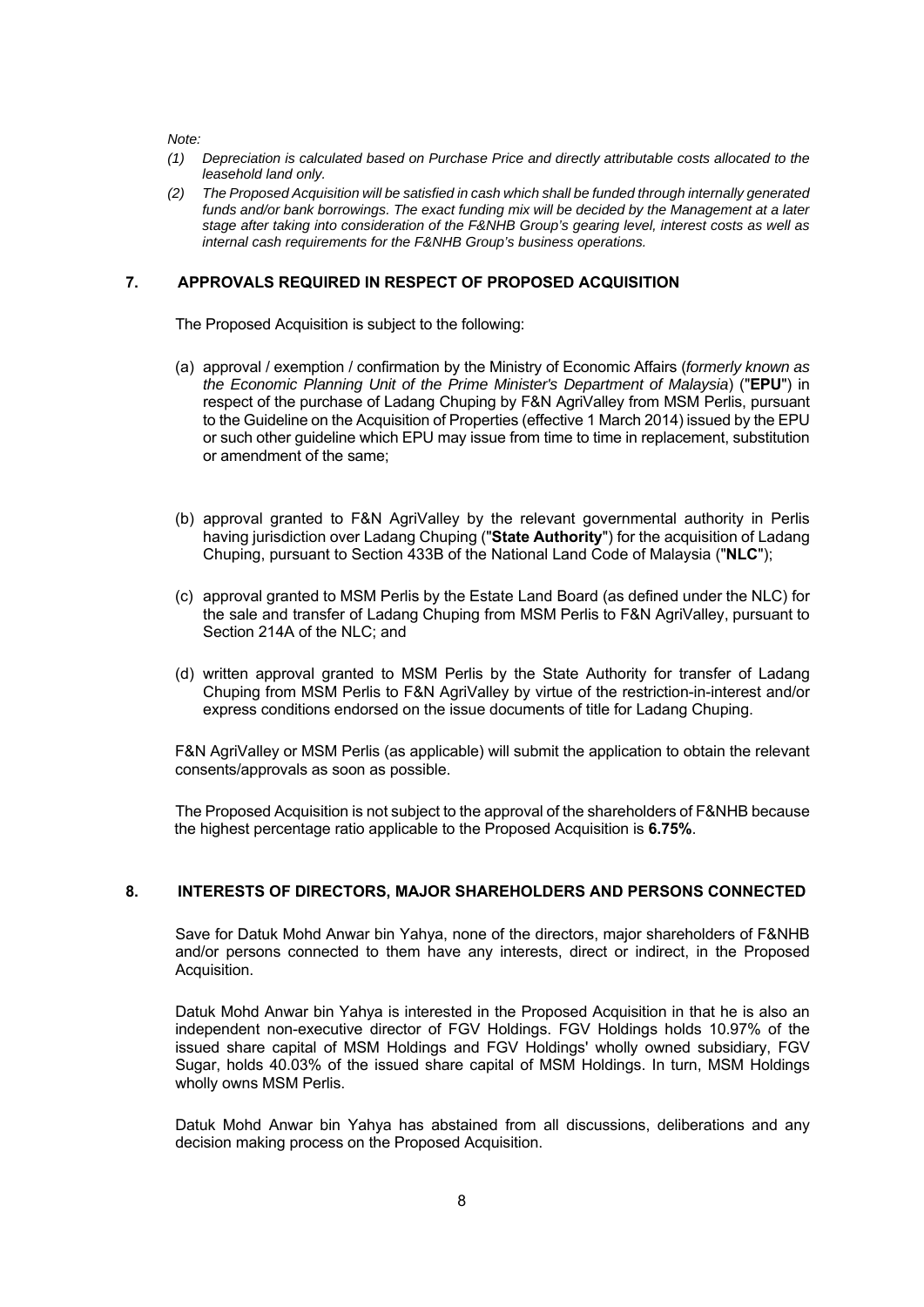#### **9. DIRECTORS' RECOMMENDATION**

The Board (save for Datuk Mohd Anwar bin Yahya, who is an interested director), having considered all aspects of the Proposed Acquisition, is of the opinion that the Proposed Acquisition is in the best interest of the F&NHB Group.

### **10. ESTIMATED TIME FRAME FOR COMPLETION**

Barring any unforeseen circumstances and subject to the fulfilment of the conditions precedent under the SPA (as set out in the Appendix to this Announcement), the Proposed Acquisition is expected to be completed in the  $2<sup>nd</sup>$  quarter of 2020.

#### **11. DOCUMENTS AVAILABLE FOR INSPECTION**

The SPA and the valuation report dated 12 February 2019 issued by the Valuer are available for inspection at the Registered Office of F&NHB at F&N Point, No. 3, Jalan Metro Pudu 1, Fraser Business Park, Off Jalan Yew, 55100 Kuala Lumpur during normal office hours from Monday to Friday (except public holidays) for a period of three (3) months from the date of this Announcement.

This Announcement is dated 8 October 2019.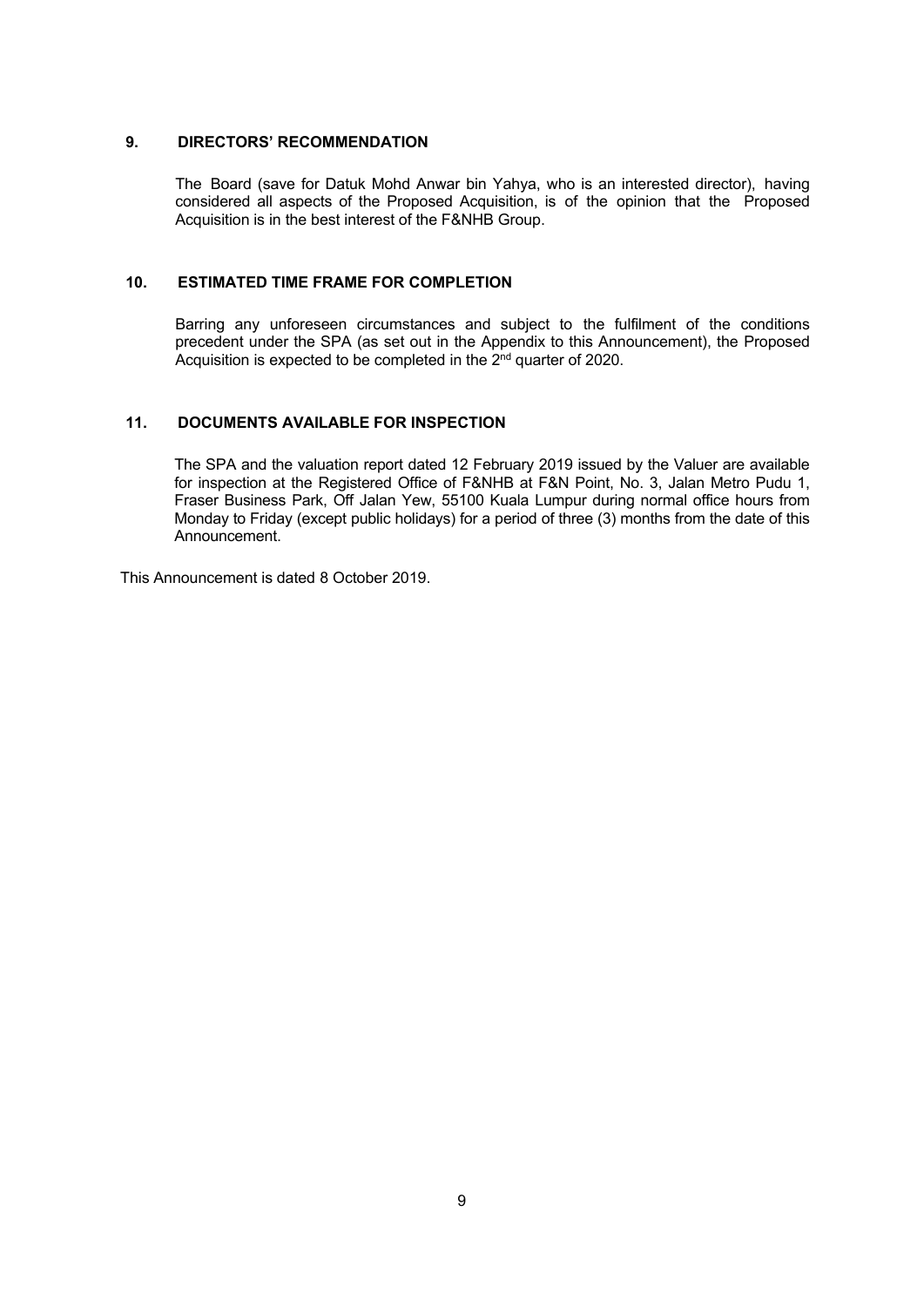#### **APPENDIX 1 - SALIENT TERMS OF THE SPA**

The salient terms of the SPA are as follows:

| 1. Conditions<br>Precedent |  |     | (a) The Proposed Acquisition is conditional upon obtaining all the approvals set<br>out in Section 7 of the Announcement, on or before the expiry of the relevant<br>conditional period stipulated in the SPA ("Conditional Period").                                                                                                                                                                                                                                                                                                                                                                                                                                                                                                                                                                                                                                                                                                           |
|----------------------------|--|-----|-------------------------------------------------------------------------------------------------------------------------------------------------------------------------------------------------------------------------------------------------------------------------------------------------------------------------------------------------------------------------------------------------------------------------------------------------------------------------------------------------------------------------------------------------------------------------------------------------------------------------------------------------------------------------------------------------------------------------------------------------------------------------------------------------------------------------------------------------------------------------------------------------------------------------------------------------|
|                            |  |     | (b) In the event any of the conditions precedent cannot be fulfilled or obtained<br>on or before the expiry of the Conditional Period due to no fault of the party<br>responsible to fulfill the outstanding conditions precedent, the timeline for<br>fulfilment of the outstanding conditions precedent on or before expiry of the<br>Conditional Period by the relevant Party shall automatically be extended for<br>3 months ("Extended Conditional Period"). If any of the conditions<br>precedent still cannot be fulfilled or obtained on or before the expiry of the<br>Extended Conditional Period due to no fault of the party responsible to fulfill<br>the outstanding conditions precedent, then the timeline for fulfilment of such<br>outstanding conditions precedent by the relevant Party may be further<br>extended with the mutual agreement and approval of the parties ("Further<br><b>Extended Conditional Period").</b> |
|                            |  |     | (c) Either F&N AgriValley or MSM Perlis shall be entitled to rescind the SPA<br>without any penalty, fee or charge, if:                                                                                                                                                                                                                                                                                                                                                                                                                                                                                                                                                                                                                                                                                                                                                                                                                         |
|                            |  | (i) | any application to any relevant authority is refused or rejected; or                                                                                                                                                                                                                                                                                                                                                                                                                                                                                                                                                                                                                                                                                                                                                                                                                                                                            |
|                            |  |     | (ii) any condition precedent is not fulfilled or met by the expiry of the<br>Conditional Period, Extended Conditional Period or the Further Extended<br>Conditional Period (if applicable), as the case may be, despite all<br>reasonable efforts by F&N AgriValley and MSM Perlis and such condition<br>precedent is not waived in accordance with the SPA.                                                                                                                                                                                                                                                                                                                                                                                                                                                                                                                                                                                    |
| 2. RPGT                    |  |     | (a) In compliance with the Real Property Gains Tax Act 1976 ("RPGT Act"):                                                                                                                                                                                                                                                                                                                                                                                                                                                                                                                                                                                                                                                                                                                                                                                                                                                                       |
|                            |  | (i) | F&N AgriValley covenants and undertakes that:                                                                                                                                                                                                                                                                                                                                                                                                                                                                                                                                                                                                                                                                                                                                                                                                                                                                                                   |
|                            |  |     | (A) F&N AgriValley shall execute all such documents and shall submit<br>or cause to be submitted the relevant notifications in the prescribed<br>forms to the Director General of Inland Revenue of Malaysia<br>("DGIR") together with the Retention Sum (which MSM Perlis shall<br>procure the Vendor's Solicitors to release and pay to the DGIR)<br>within 45 days from the date all conditions precedent have been<br>fulfilled or waived (as applicable) ("Unconditional Date") for the<br>purposes of payment of real property gain tax for the account of<br>MSM Perlis in accordance with the RPGT Act; and                                                                                                                                                                                                                                                                                                                             |
|                            |  | (B) | F&N AgriValley shall within 3 business days after payment of the<br>Retention Sum to the DGIR, forward or cause to be forwarded a<br>copy of the cover letter to the DGIR to the Vendor's Solicitors<br>together with a copy of the official receipt issued by the DGIR in<br>respect of the payment of the Retention Sum, to the Vendor's                                                                                                                                                                                                                                                                                                                                                                                                                                                                                                                                                                                                      |

- (ii) MSM Perlis covenants and undertakes that MSM Perlis shall execute all such documents and shall submit or caused to be submitted the relevant notifications in the prescribed forms to the DGIR within 60 days from the Unconditional Date in accordance with the provisions of the RPGT Act.
- (b) MSM Perlis confirms and acknowledges that it shall be MSM Perlis' obligation to pay real property gains tax arising from the disposal of Ladang Chuping and MSM Perlis shall indemnify and keep F&N AgriValley indemnified

Solicitor.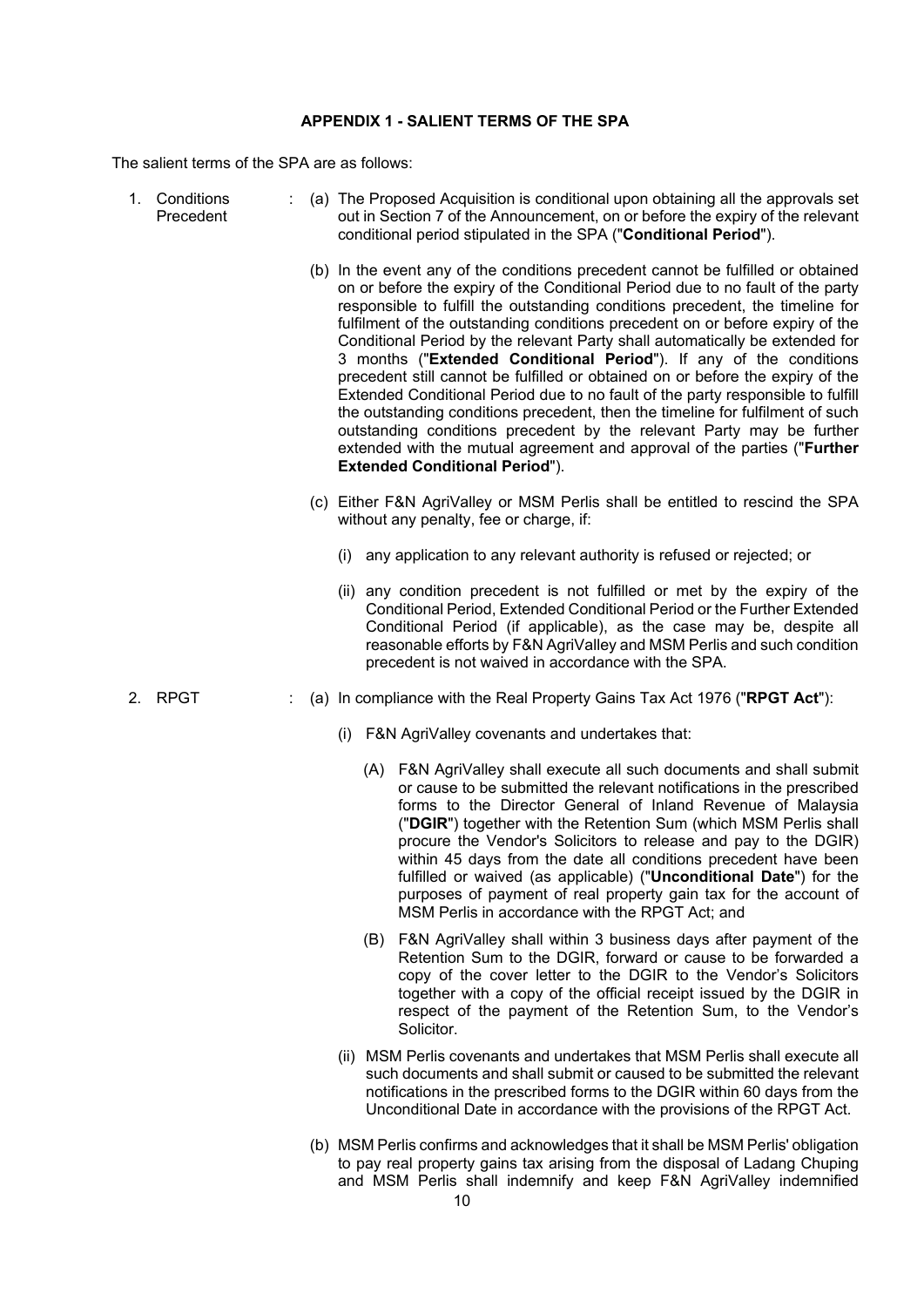against any such liability, including all actions, proceedings, costs, claims and demands in respect of or arising from any failure by MSM Perlis to pay all real property gains tax chargeable on the disposal of Ladang Chuping.

- 3. Vacant Possession : Vacant possession of Ladang Chuping will be delivered by MSM Perlis to F&N AgriValley upon payment of the consideration and subject to terms as set out in Section 2.3 of the Announcement.
- 4. Representation and warranties : MSM Perlis warrants and represents with F&N AgriValley that, in relation to Ladang Chuping:
	- (a) MSM Perlis is the legal registered proprietor and beneficial owner of Ladang Chuping;
	- (b) MSM Perlis has not entered into any agreement or arrangement, to sell, transfer, dispose, charge, mortgage, assign, novate or in any manner whatsoever encumber or deal with Ladang Chuping or any part thereof;
	- (c) that save as disclosed, Ladang Chuping is not affected by any encumbrance (other than the existing tenancies for the employees of MSM Perlis) and save as disclosed, MSM Perlis is not a party to, nor bound by any order, agreement or instrument under which MSM Perlis is, required to create, permit or assume any encumbrance in respect of Ladang Chuping;
	- (d) to the best of MSM Perlis' information and knowledge, no receiver of the undertakings or assets or any part thereof, of MSM Perlis has been appointed nor have any judgments been obtained against MSM Perlis nor has any execution or process of any court or authority been issued against or levied or enforced upon MSM Perlis or its assets or any part thereof which will cause the non-registration of the transfer of Ladang Chuping by MSM Perlis in favour of F&N AgriValley;
	- (e) save as disclosed and to the best of MSM Perlis' information and knowledge, MSM Perlis has complied with all conditions, restrictions and category of land use affecting Ladang Chuping and all payments or fees which are due in respect of Ladang Chuping have been paid and there are no amounts outstanding;
	- (f) save as disclosed and to the best of MSM Perlis' information and knowledge, MSM Perlis has at all times complied with all environmental legislations, regulations, orders, guidelines and by-laws in relation to and applicable to Ladang Chuping and MSM Perlis is not aware of any breaches of any environmental related laws, contamination and/or hazardous discharges to Ladang Chuping;
	- (g) save as disclosed and to the best of MSM Perlis' information and knowledge, there are no villages, settlements or any occupants (with or without consent of MSM Perlis) or any buildings or erections within Ladang Chuping;
	- (h) save as disclosed, MSM Perlis does not have any existing contracts or arrangements with any third parties in relation to or for the harvesting or extracting of any produce, crops or products or any other items (including minerals) from Ladang Chuping which will continue after the date vacant possession to Ladang Chuping is delivered to F&N AgriValley;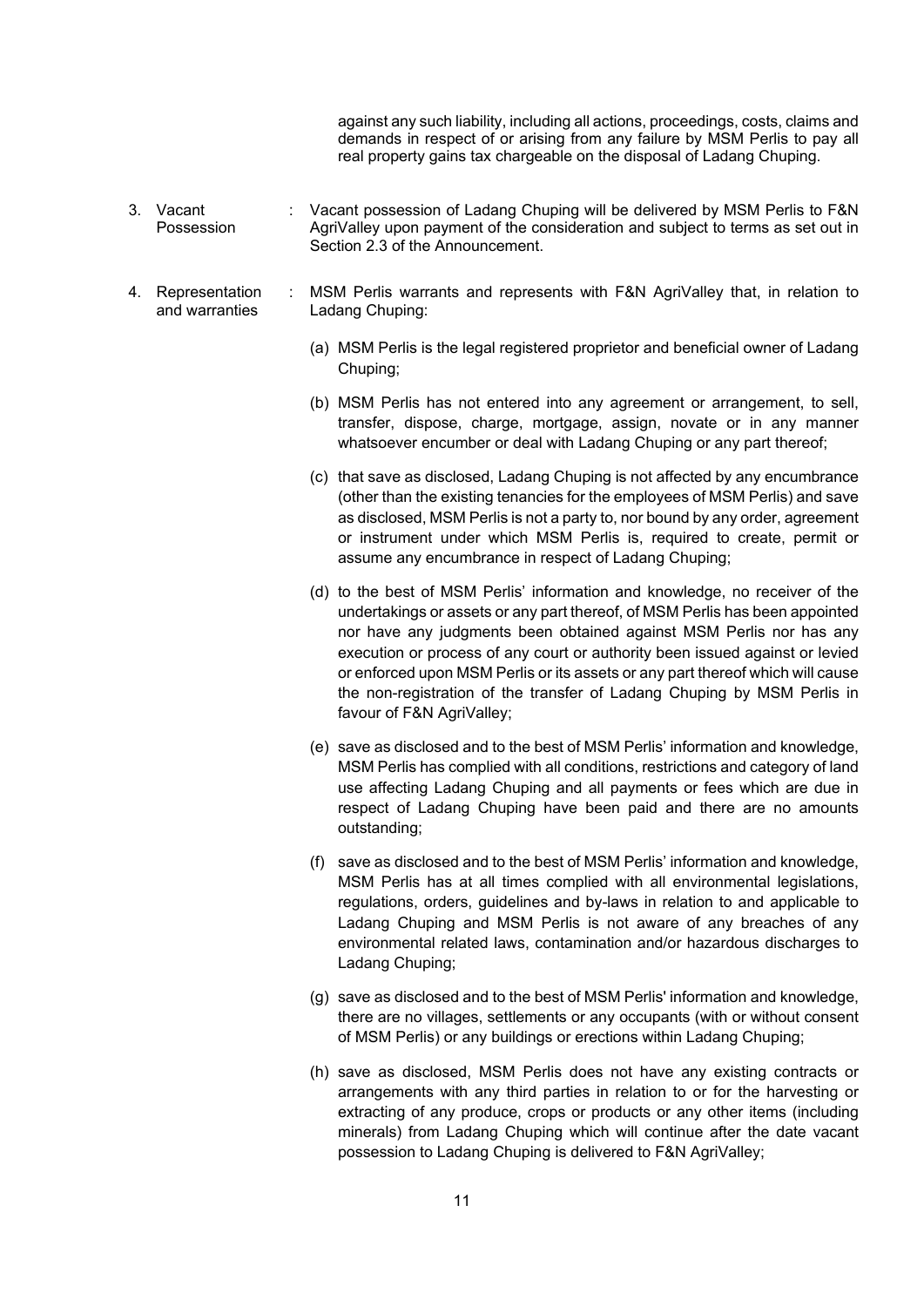- (i) save as disclosed, MSM Perlis has not granted to other persons any interests in and to Ladang Chuping or part thereof;
- (j) to the best of MSM Perlis' information and knowledge, MSM Perlis is not aware of any religious premises, places of worship or altars of any kind and no cemeteries, graves or graveyards within Ladang Chuping (whether or not used by MSM Perlis or its agents, employees, independent contractors, licensees, visitors or guests); and
- (k) save as disclosed and to the best of MSM Perlis' information and knowledge, there has been no incursions or security threats at the Thai Border affecting Ladang Chuping.
- 5. Environmental Related Matters : (a) If pursuant to the environmental related due diligence, F&N AgriValley discovers any non-compliance with the applicable laws and regulations caused by the effluent discharged from MSM Perlis' factory, F&N AgriValley shall notify MSM Perlis in writing such that MSM Perlis will be given the opportunity to rectify the same, at MSM Perlis' costs and expenses, prior to the date of MSM Perlis' receipt of the Balance Payment ("**Completion Date**").
	- (b) Within seven (7) days following the Completion Date, F&N AgriValley shall arrange for a further environmental related due diligence on Ladang Chuping and share the relevant due diligence report prepared by F&N AgriValley's appointed consultant with MSM Perlis within seven (7) days of F&N AgriValley's receipt thereof. In the event the relevant report states that there is contamination to Ladang Chuping caused by the effluent discharged from MSM Perlis' factory, then F&N AgriValley shall notify MSM Perlis and MSM Perlis shall, as soon as practicable, at MSM Perlis' costs and expenses, take steps to rectify such non-compliance and/or contamination.
	- (c) MSM Perlis agrees that for the time period of six (6) months from the Completion Date, MSM Perlis shall be responsible for any liabilities arising from any notice issued by the relevant authorities to F&N AgriValley, within the aforesaid six (6) months period, in respect of non-compliance and/or contamination caused by the effluent discharged from MSM Perlis' factory, in particular with respect to the effluent ponds on Ladang Chuping and MSM Perlis undertake to pay all fines and penalties arising therefrom.
	- : (a) It shall be an event of default of the SPA on the part of F&N AgriValley if:
		- (i) F&N AgriValley fails to pay any part of the Purchase Price in accordance with the provisions of the SPA; or
		- (ii) F&N AgriValley fails, neglects or refuses to observe or perform or comply with any of its material obligations, undertakings, warranties and covenants on its parts herein to be performed under the SPA and fails, neglects, or refuses to rectify such breach within 30 days from the date of MSM Perlis' written notice requiring F&N AgriValley to remedy such breach; or
		- (iii) any of F&N AgriValley's representations or warranties is found to be untrue or inaccurate or misleading and F&N AgriValley fails, neglects or refuses to rectify such breach within 30 days from the date of MSM Perlis' written notice requiring F&N AgriValley to remedy such breach; or

6. F&N AgriValley's default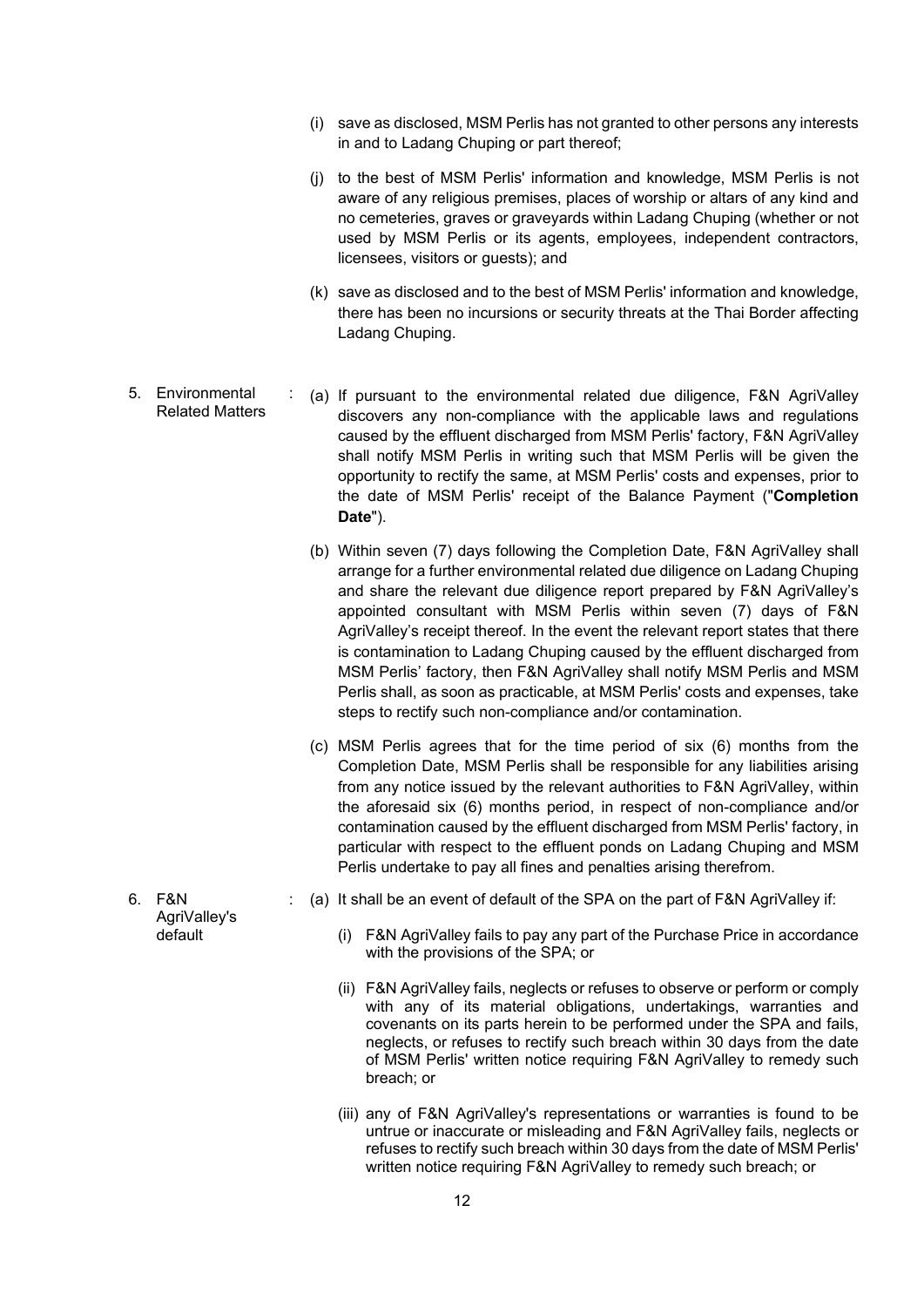- (iv) during the Completion Period or the period of 30 days from the day immediately after the last day of the Completion Period or such longer period as the parties may mutually agree in writing ("**Extension Period**"), as the case may be, F&N AgriValley is liquidated, wound up or enters into any composition or arrangement with its creditors or make a general assignment for the benefit of its creditors or an action (including a winding-up notice is received or resolution for winding-up is passed) is taken or occurs with respect to any of the above.
- (b) Upon the occurrence of any aforementioned event of default, MSM Perlis shall be entitled to terminate the SPA by giving written notice to F&N AgriValley.
- : (a) It shall be an event of default of the SPA on the part of MSM Perlis if:
	- (i) MSM Perlis fails, neglects or refuses to:

7. MSM Perlis' Default

- (A) complete the Proposed Acquisition in accordance with the terms of the SPA; or
- (B) observe or perform or comply with any of its material obligations, undertakings and covenants on its parts to be performed under the SPA (other than any breach of MSM Perlis' representations and warranties);

and after F&N AgriValley has provided MSM Perlis a written notice in respect of such failure, neglect or refusal and MSM Perlis does not rectify or make good such failure, neglect or refusal within 30 days, from MSM Perlis' receipt of the written notice from; or

- (ii) during the Completion Period or the Extension Period, as the case may be, MSM Perlis is liquidated, wound up or enters into any composition or arrangement with its creditors or make a general assignment for the benefit of its creditors or an action (including a winding-up notice is received or resolution for winding-up is passed) is taken or occurs with respect to any of the above.
- (b) Upon the occurrence of any aforementioned event of default, F&N AgriValley shall be entitled to terminate the SPA by giving written notice to MSM Perlis.
- (c) If (i) MSM Perlis discloses any matter after the date of the SPA but prior to Completion Date or (ii) if F&N AgriValley becomes aware of any matter or issue, which would render any of MSM Perlis' representations and warranties untrue, MSM Perlis shall, at MSM Perlis' costs and expenses, take all reasonable steps to remedy such material breach within a period of 30 days from the date of receipt of the written notice from F&N AgriValley requiring MSM Perlis to remedy such breach. Where the said breach is not remediable or MSM Perlis has failed, neglected or refused to remedy such breach within 30 days, F&N AgriValley may terminate the SPA by giving a written notice to MSM Perlis.
- 8. Governing Law and Jurisdiction : The SPA shall be governed by and construed in all respects in accordance with the laws of Malaysia and F&N AgriValley and MSM Perlis submit to the exclusive jurisdiction of the Courts of Malaysia.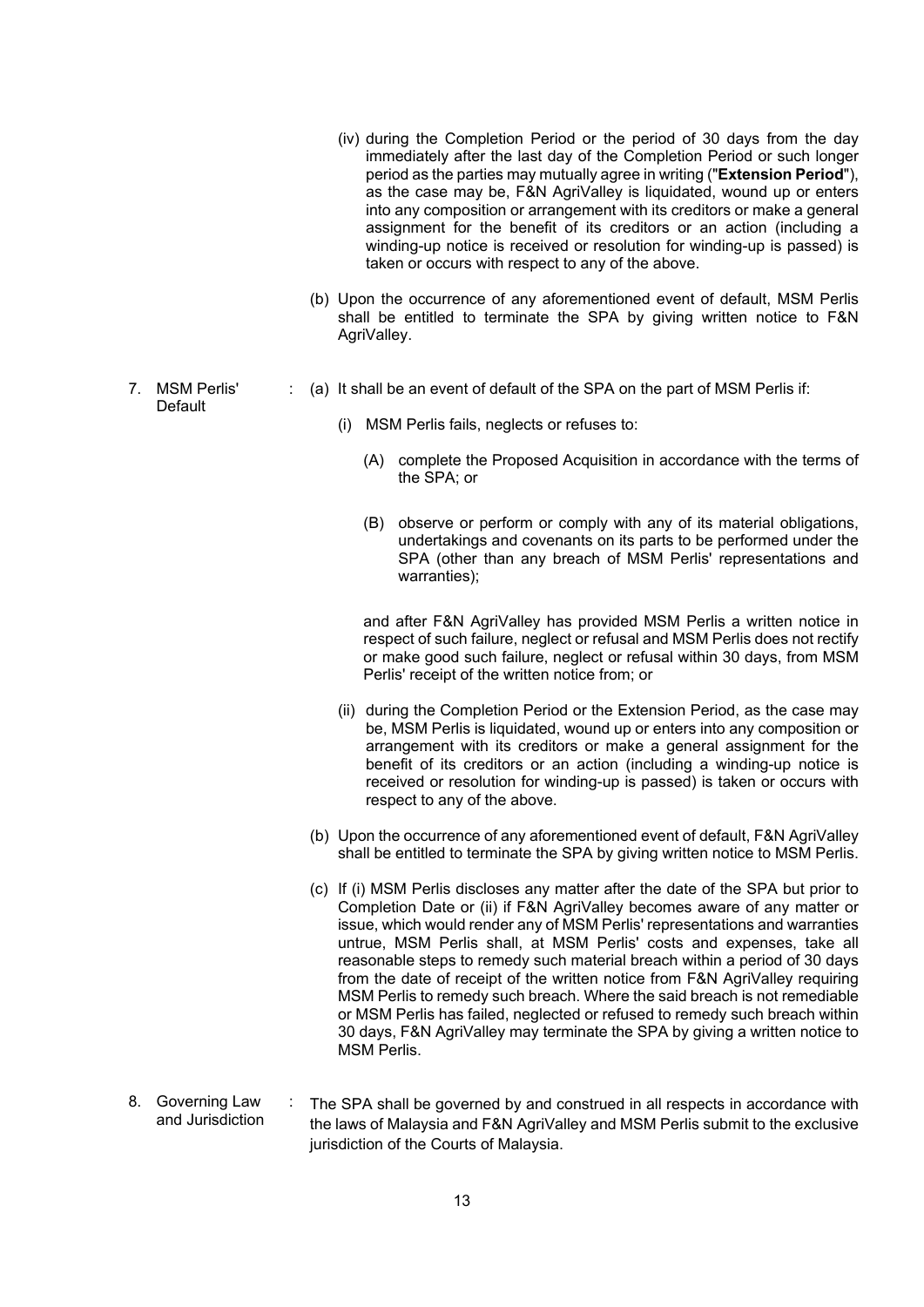

F&N Point No. 3, Jalan Metro Pudu 1, Fraser Business Park, off Jalan Yew, 55100 Kuala Lumpur, Malaysia Tel : 603-9235 2288 Fax : 603-9222 7878

**FRASER & NEAVE HOLDINGS BHD** (Company No. 004205-V)

**NEWS RELEASE OCTOBER 8, 2019**

# **F&NHB VENTURES INTO INTEGRATED DAIRY FARMING AND MILK PRODUCTION WITH PURCHASE OF 4,454 HECTARES OF LAND IN PERLIS**

**KUALA LUMPUR** — Fraser & Neave Holdings Bhd ('F&NHB' or 'the Group') announced today that it has, through F&N AgriValley Sdn Bhd (formerly known as Rimba Perkasa Sdn Bhd), its direct whollyowned subsidiary, entered into a conditional sale and purchase agreement with MSM Perlis Sdn Bhd, a direct wholly-owned subsidiary of MSM Malaysia Holdings Berhad to purchase 4,454 hectares of leasehold land in Chuping, Perlis ('Ladang Chuping') for RM156 million.

F&N AgriValley's acquisition of Ladang Chuping is to explore the upstream insourcing of fresh milk to support existing downstream production and distribution of fresh milk products.

F&NHB Chief Executive Officer, Lim Yew Hoe, said that the vertical integration model for Ladang Chuping will enable F&NHB to be less dependent on imported milk while promoting the local agricultural industry in line with the nation's ambition to be more self-sufficient.

"This investment reflects the potential we see in filling the gap of local dairy sector, and the huge opportunity to increase fresh milk consumption in Malaysia in our journey towards a healthier society," said Mr. Lim.

"The large contiguous land allows for an integrated model from grass to glass. It will be based on a sustainability agenda, using precision agronomy technology and good practices to reduce the overall carbon footprint of the crop farm; dairy barns and other facilities," he added.

Ladang Chuping is situated approximately 28 kilometers to the north-east of the town of Kangar or approximately 8 kilometers to the south of the town of Padang Besar.

Mr. Lim said that F&NHB is currently studying various options for the integrated model and more details will be provided in due course.

**-o-**